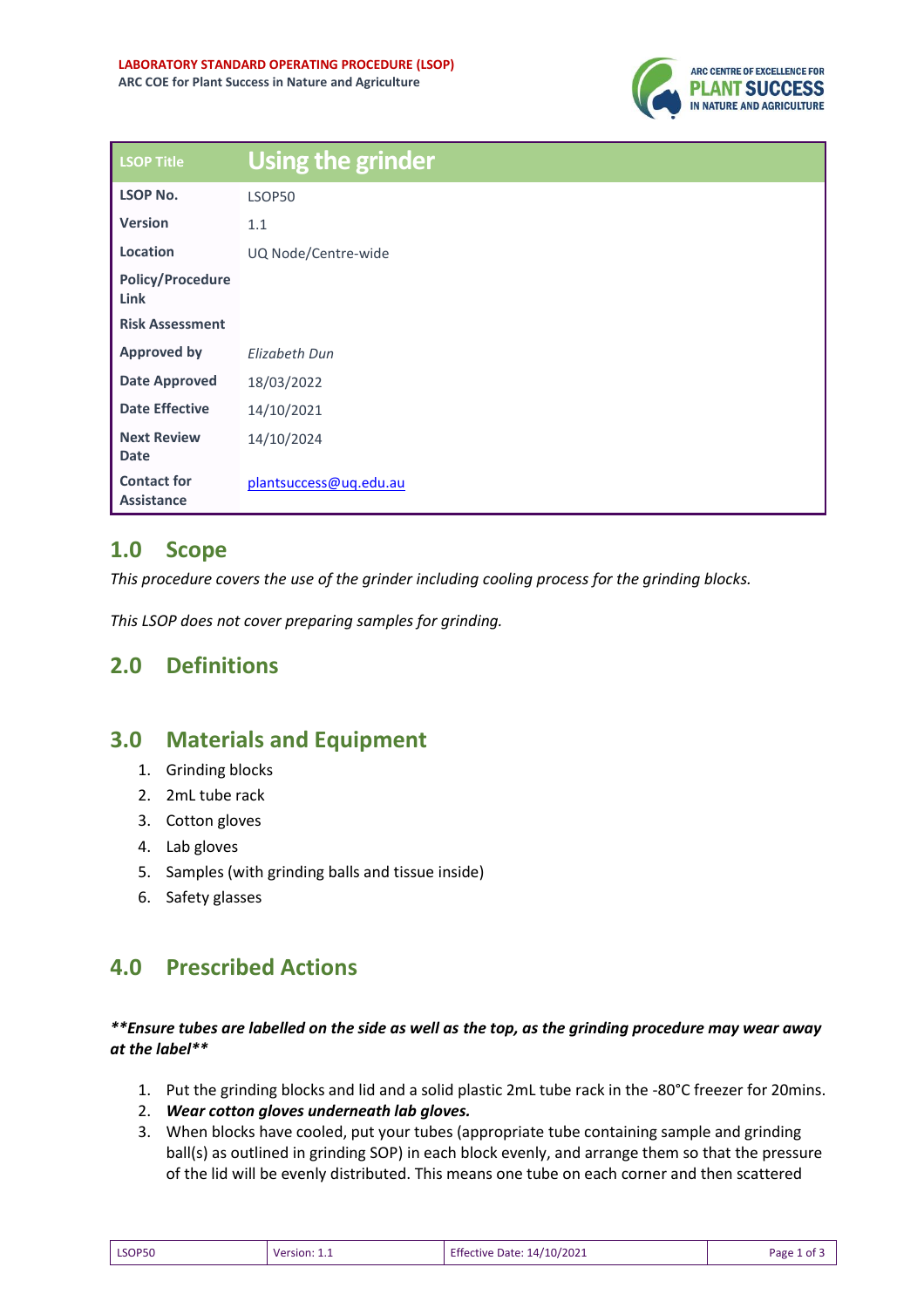over the rest of the block. Make sure all tubes are in properly and tops are at sitting at the same height.

- 4. Put the grinding blocks with your samples back into -80°C freezer for 10mins.
- 5. Turn on grinder, and use dials to set to 40s and MAX speed (1750 RPM) (or time and speed outlined in grinding SOP).
- 6. *Wear safety glasses.*
- 7. Quickly load grinding blocks with samples into grinder. Make sure the blocks aren't touching the rod in the middle.
- 8. Make sure the loose lid sits inside the screw down lid, sometimes it gets stuck on a corner.



Figure 2: Make sure the orange screw is fastened tightly (if not, it will make a big noise. Immediately stop machine if this noise occurs)

9. Make sure the silver button on the screw down lid has popped out after screwing the top lid down firmly.

| <b>LSOP50</b> | Version: 1.1 | <b>Effective Date: 14/10/2021</b> | Page 2 of 5 |
|---------------|--------------|-----------------------------------|-------------|
|---------------|--------------|-----------------------------------|-------------|